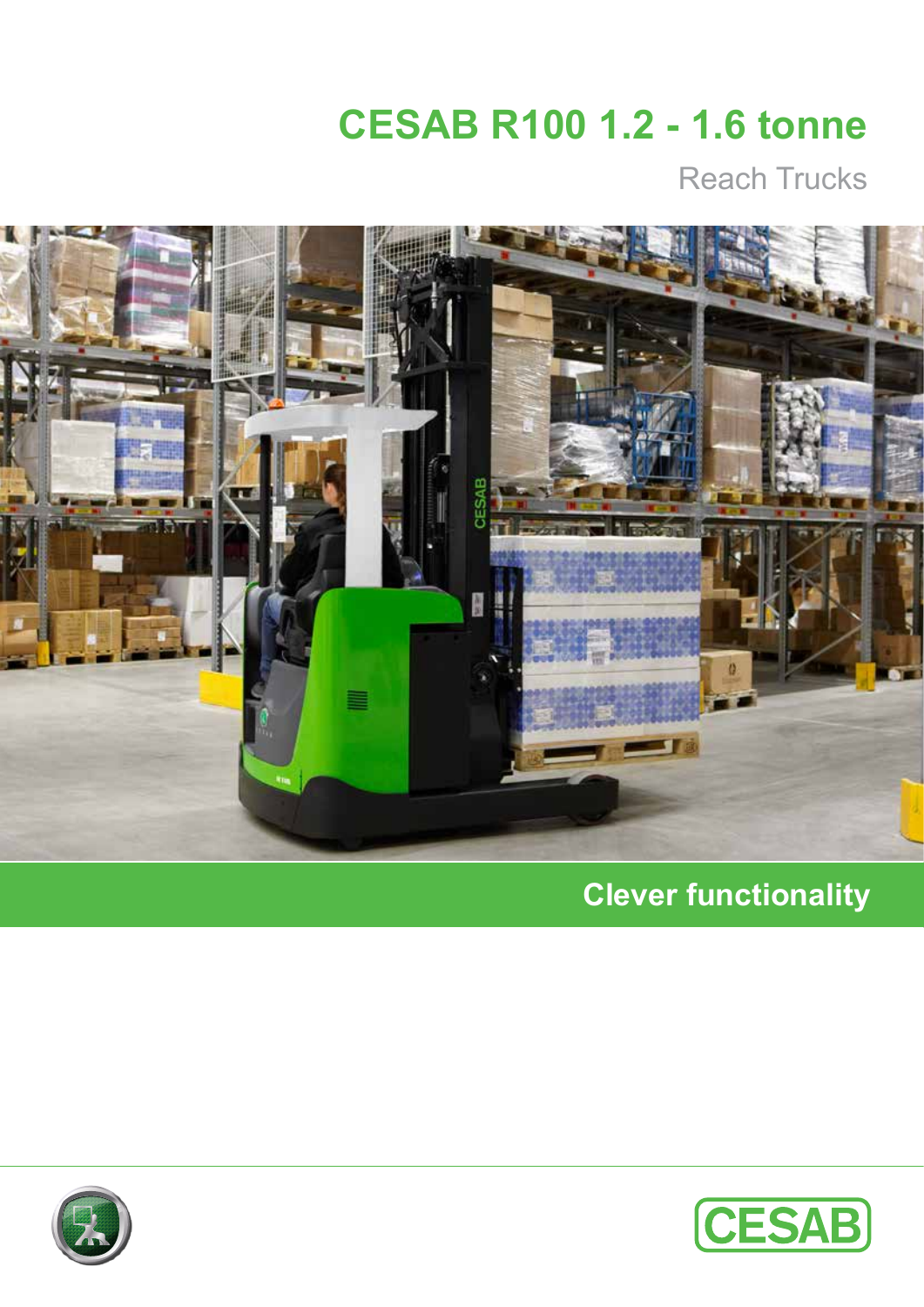### **The CESAB R100 is a highly practical truck with clever ergonomic design to suit your needs.**

Form follows function - the CESAB R100 is a practical easy to operate reach truck which is designed to deliver high manoeuvrability, reliability and safety to materials handling operations.

RIB

言

The CESAB R100 range comprises three models to add to CESAB's growing range. The CESAB R112 with 1200 kg load capacity and lift heights of up to 7000 mm, the CESAB R114 with a load capability of 1400 kg and a lift height that extends to 8500 mm, while the CESAB R116 model provides an increased load capability of 1600 kg and lift heights of up to 8500 mm.

A range of masts including two stage telescopic Duplex masts and full free lift Triplex masts and a choice between 180°

and 360° electronic steering allows you to specify a CESAB R100 to suit your needs exactly.

The CESAB R100 also makes maximum use of clever ergonomic design. Adjustable floor height, control consoles and seat allow the truck to be tailored to the person behind the controls, because a comfortable operator is a more productive operator. Every CESAB R100 truck is equipped with a PIN code entry system and key performance parameters can easily be tailored and programmed to suit individual operators.

The product of years of planning, testing and manufacturing expertise, whichever model you choose, you will receive the

services of a tough, durable truck capable of answering the needs of a wide range of materials handling operations. The CESAB R100 range is ready, willing and able to deliver unparalleled levels of reliability, manoeuvrability and safety.

ESAB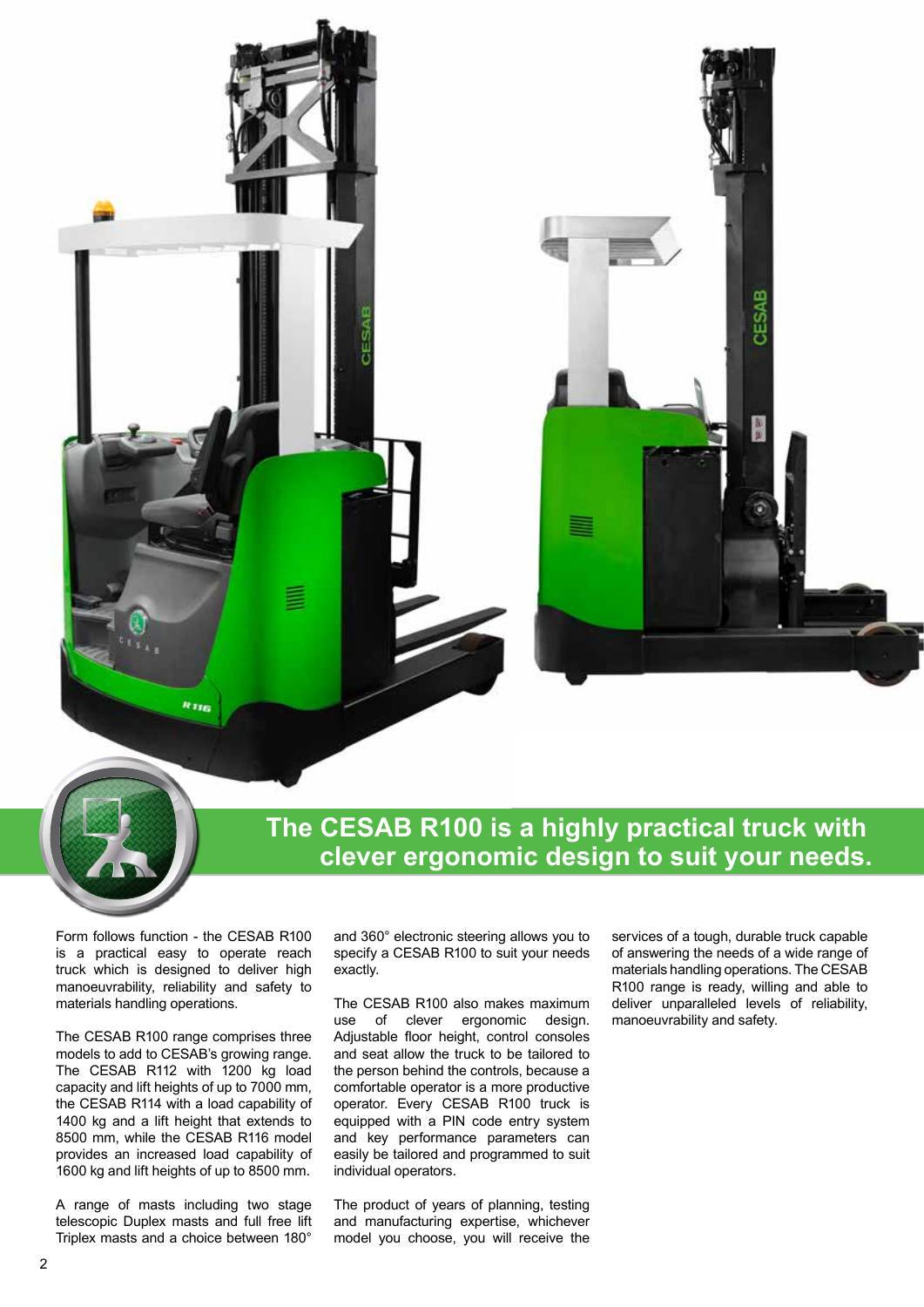#### **Excellent uptime**

Designed and developed for excellent uptime and durability with heavy-duty drive units and gearboxes, brushless motors, sealed electrical units and leak-free hydraulic connectors.

#### **Built using the renowned TPS**

Every CESAB R100 is manufactured in a production centre certified to ISO 9001 and 14001 and using TPS\*, which is widely regarded as a highly successful manufacturing system.

### **Reliability means productivity**

Thousands of hours of testing combined with TPS\* manufacturing ensure that the CESAB R100 truck delivers the reliability you need.





# **Exceptional reliability starts here.**

Closer inspection of a CESAB R100 reveals the close attention to detail that goes into every element of the truck.

The build quality is testimony to the many hours of research, development and testing that goes into every model in the range.

In addition, every truck is manufactured in a production centre certified to ISO 9001 and 14001 and is a direct result of TPS\*, which is widely acknowledged as a highly successful manufacturing system. This ensures that quality and durability are built into every aspect of the truck. From brushless motors and sealed electrical units to the leak-free hydraulic

connectors, the CESAB R100 range has been designed to keep working day after day.

This attention to detail extends to the use of long-life and maintenance-free components, ensuring that this truck offers excellent uptime. In the unlikely event of a problem, the CESAB R100 will be the first to let the operator know, thanks to its state-of-the-art onboard diagnostics. In addition, easy maintenance access ensures that this truck will be back in operation in the quickest possible time.

\* Toyota Production System

*"All motors are brushless to increase reliability and reduce maintenance"*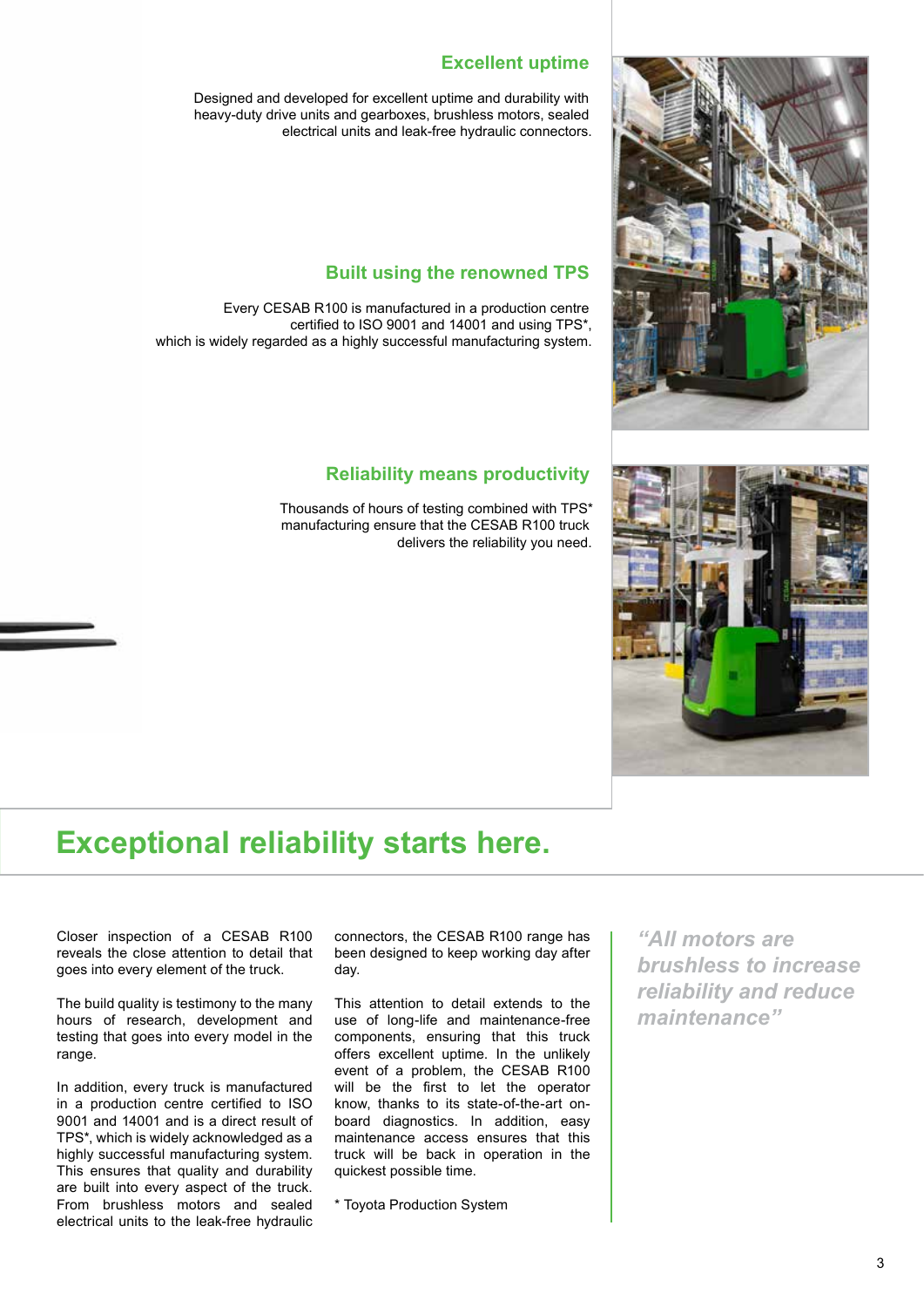

## **Tailored to suit your business.**

A combination of a very low step height, easy to grip pillar and foldable steering console makes mounting and dismounting a CESAB R100 as easy as possible.

After settling down in the ergonomically designed seat, adjusting the suspension and position of the seat to create the perfect operating position, the operator will be reassured to know that he is seated safely within the profile of the truck.

To help tailor the CESAB R100 to an operator, a service engineer can easily adjust the height of the floor to suit the operator and to help further increase comfort and productivity.

Unfold the steering wheel console and with a few simple adjustments the operator can set the height, length and angle of the console in order to suit his requirements. The right hand side hydraulics control console can now be arranged so that the mini-levers are positioned at the fingertips for precise control of both forks and mast. Unlike many other reach trucks on the market, both the left hand steering wheel console and right hand control console have a wrist support to reduce fatigue in the arms and facilitate more productive operations.

To keep the operator informed at all times, located directly in front of him is an intuitive information display that

communicates important information such as battery discharge level, steering wheel direction, main drive direction, parking brake, servicing, as well as a handy clock.

Seated comfortably, with all controls located within easy reach, the operator is now ready to get to work.

*"Full adjustability including the floor height"*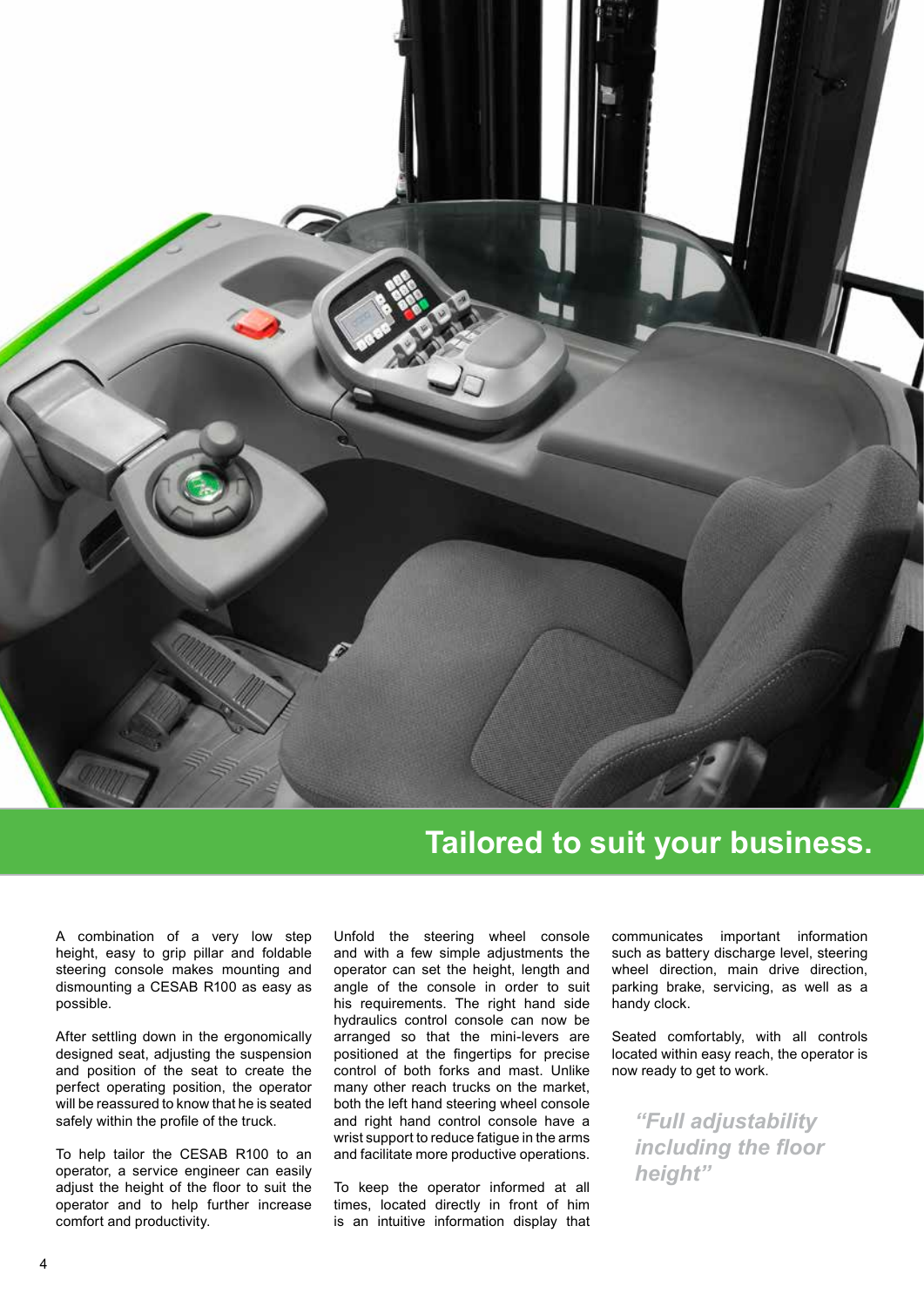

### **Clear information**

An intuitive information display keeps the operator informed at all times.

### **Ergonomic design**

Ergonomically designed for easy and comfortable operation. The mini-levers allow quick and easy operation of fork and mast movement.







# **Authorised access and excellent visibility add up to improved safety.**

**All-round visibility** 

The overhead guard with thin cross bars contributes to the excellent all-round visibility, increasing productivity and a safer work environment.

Before the operator can start up a CESAB R100, he'll have to enter a recognised PIN code, because only authorised operators can have access to this range of reach trucks. A secure, yet versatile system, it can be personalised to create individual settings that can be customised for up to 10 different operator profiles with up to 10 different codes for each profile, adding up to a total of 100 unique codes. As well as preventing unauthorised access, it also eliminates the problems caused by stolen, lost or damaged keys.

All round visibility is another reason why the CESAB R100 range is the clear choice for easier and safer operations. A low, unobtrusive front panel combined

with a wide open view around and through the mast, provides the operator with an unobstructed view of the forks and load. Overhead the thin crossbars offer protection without blocking the visibility of the operator.

To add to its ease of operation, the CESAB R100 offers a pedal layout similar to that of a car, together with a 'dead-man's' pedal to help keep the operator's foot safely inside the body of the truck. Additionally, to achieve safety, the CESAB R100 features an electromechanical parking brake which is applied automatically in a variety of situations, including when the operator steps off the truck. The electromagnetic

and regenerative travel brake can be programmed in terms of brake force for example when releasing the accelerator pedal, which allows you to tailor the brake performance according to requirements in your operations.

By pressing the travel direction selector button in any direction for approximately 1.5 seconds, the truck will enter a creep speed mode and start driving very slowly which makes it very easy to carry out smooth and precise adjustments when positioning the truck, especially when handling fragile loads and when stacking at high lift heights.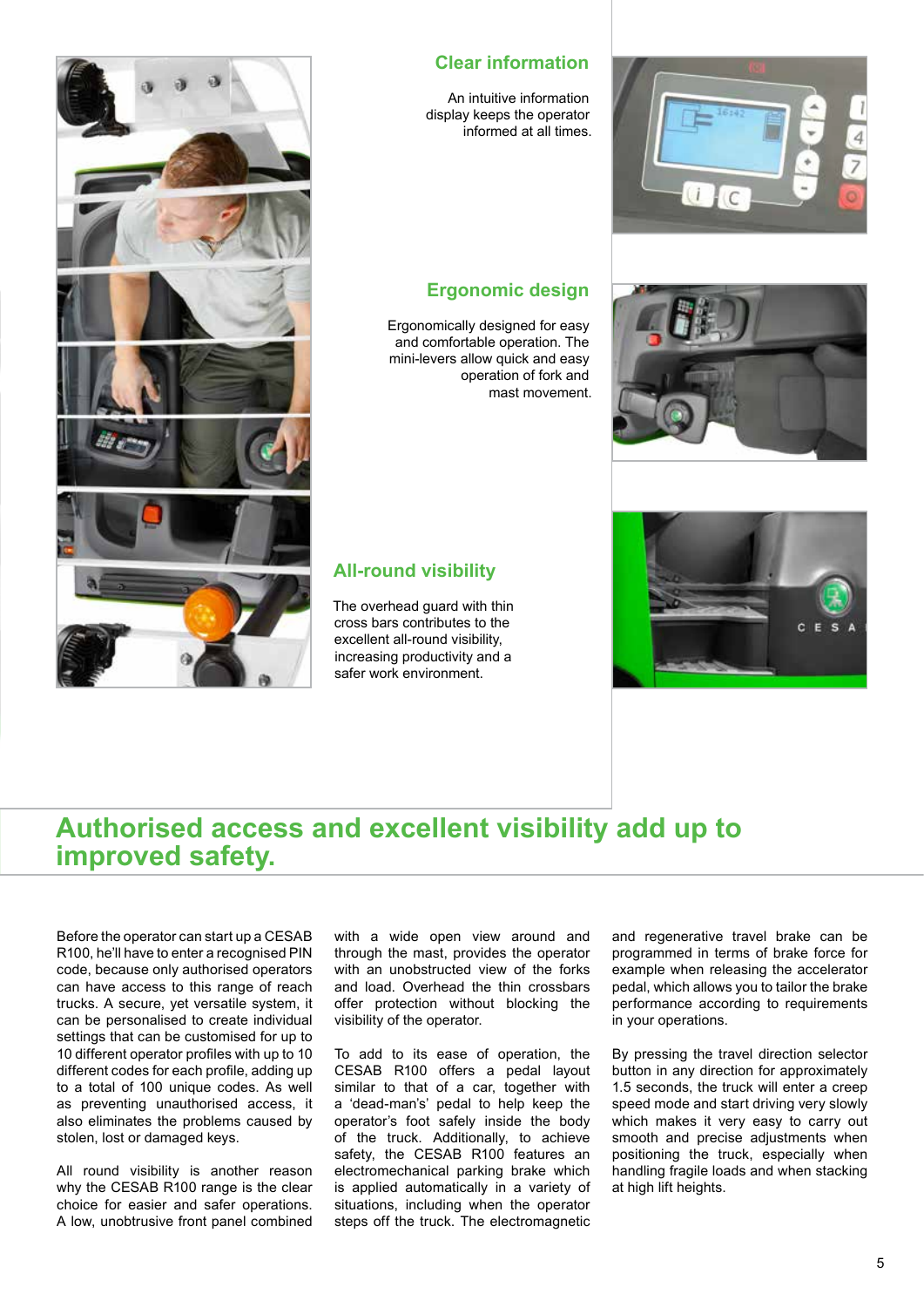#### **Height indication**

With the optional height indication the operator is kept informed at all times by the crystal clear display on the control console which indicates the current lift height to help make stacking easier.

#### **Sophisticated steering system**

The CESAB R100 offers a choice of 180° or 360° steering. Electronic and progressive, it utilises a small spinner-style steering wheel for complete control: quick and responsive at low speed, easy and steady at high speed. Exceptional manoeuvrability is guaranteed. With the 360° steering, the travel direction can be changed in one continuous, effortless movement.





#### **Accessories bar**

The optional accessories bar is designed for mounting ancillary equipment, such as a PC or keyboard and comes with standard interfaces. A 12/24V power supply is also available.



### **High manoeuvrability and effortless operation built-in.**

At the heart of the CESAB R100's driving experience is a powerful AC drive motor. Powerful, yet smooth, it delivers acceleration up to a top speed of 10 km/h, coupled with energy efficient features that reduce the consumption rate and even recycle energy back into the battery when braking or decelerating.

A wide choice of battery capacities (310-620 Ah) to suit the application and sideways battery change can be used to extend the working hours. The CESAB R100 offers you programmable performance, a time-saving feature which puts the operator firmly in control. It is possible to preset the maximum speed, acceleration rate, autobraking power and

steering sensitivity, the choice is yours.

The CESAB R100's electronic fork control system ensure that every movement is quick and responsive. The CESAB R100 can be equipped with a choice of 180º or 360º steering system. Electronic and progressive, it utilises a small spinnerstyle steering wheel for complete control: quick and responsive at low speed, easy and steady at high speed. The 180º steering system can help make it easier to manoeuvre the truck for less experienced reach truck operators. The 360º steering system is designed for faster and more efficient handling for experienced reach truck operators. 360º steering allows the travel direction to be changed in one

continuous, effortless movement.

Reliability, programmability, operability and manoeuvrability - everything your business needs for most reach truck applications. To further enhance the CESAB R100, it also has the option of automatic reduction of speed when cornering to help improve safety while maintaining productive operations.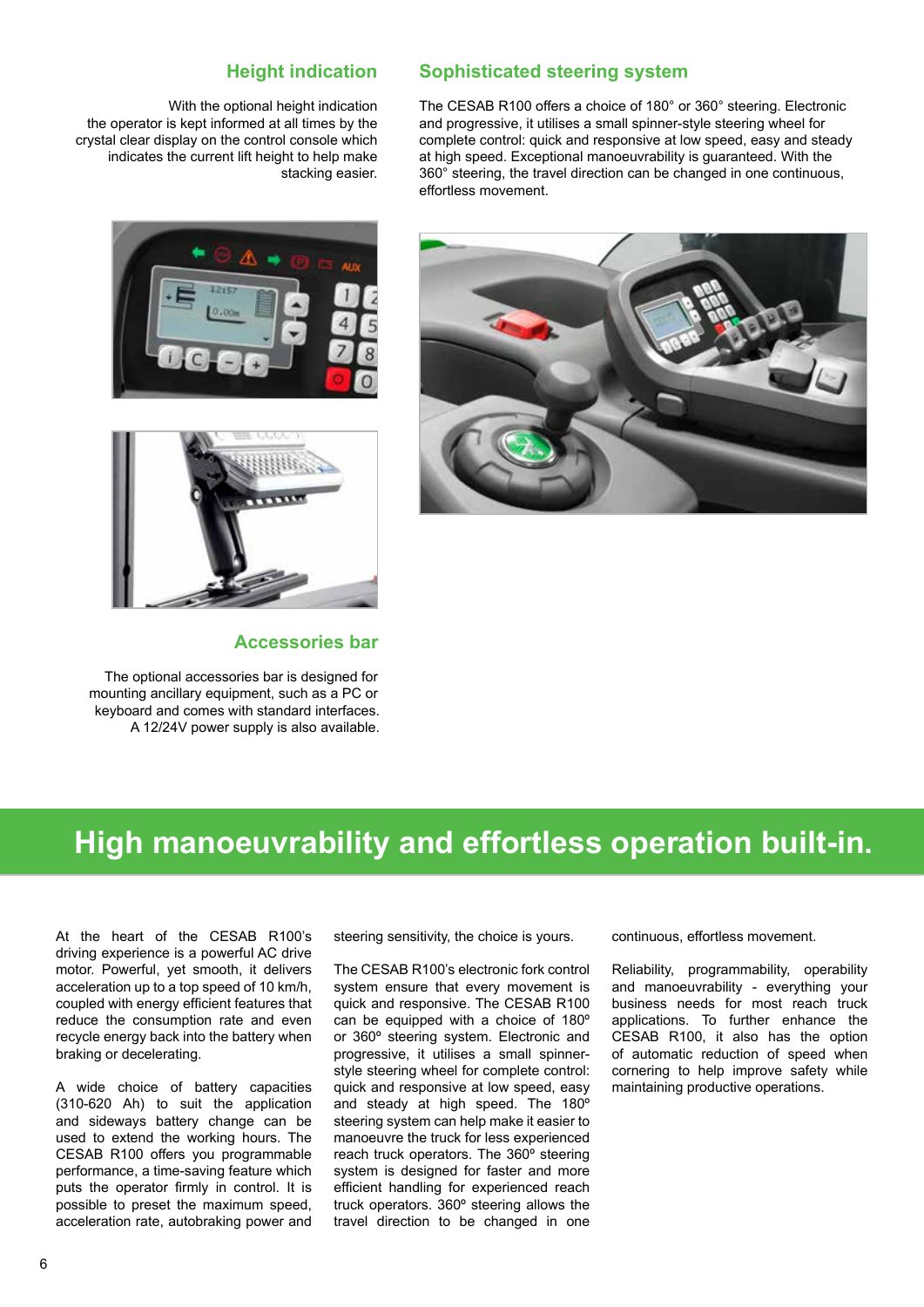### **At the end of a productive day, you'll be glad you chose CESAB.**

Put a CESAB R100 to work and at the end of the day, you'll be more than satisfied. CESAB has been in the business of supplying trucks to the world's industries for over 70 years. It is this long heritage and our in depth experience of successfully meeting customer requirements that has enabled us to produce a range of trucks to rival any on the market.

*"CESAB is continually striving to reduce waste, develop cleaner working operations and improve the recyclability levels of all our products. As a result, the CESAB R100 is highly recyclable. That's forward thinking for you."*

### **Don't take our word for it, try out a CESAB R100 for yourself.**

Materials handling operations requiring reliable equipment provided the challenge for the CESAB R100 range and the finished product is more than up to the task.

To find out more, simply contact your local dealership and discover the clever functionality of the CESAB R100 range.



### **Truck Specifications**

| <b>Model</b>                           | <b>CESAB R112</b> | <b>CESAB R114</b> | <b>CESAB R116</b> |
|----------------------------------------|-------------------|-------------------|-------------------|
| Rated capacity [kg]                    | 1200              | 1400              | 1600              |
| Max. lift height [mm]                  | 7000              | 8500              | 8500              |
| Chassis width [mm]                     | 1270              |                   |                   |
| Travel speed with/without load [km/h]  | 10/10             |                   |                   |
| Lift speed with/without load [m/s]     | 0.31/0.43         | 0.30/0.43         | 0.28/0.43         |
| Lowering speed with/without load [m/s] | 0.49/0.52         | 0.51/0.52         | 0.52/0.52         |
| Battery capacity 48V [Ah]              | $310 - 465$       | $465 - 620$       | 620               |
| Drive motor power [kW]                 | 5                 |                   |                   |
| Lift motor power [kW]                  | 10                |                   |                   |

The figures written in this brochure are determined based on our standard testing conditions.

The figures may vary depending on the specification and condition of the forklift as well as the nature and condition of the operating area.<br>Images in this brochure may include optional equipment. Availability and exact sp